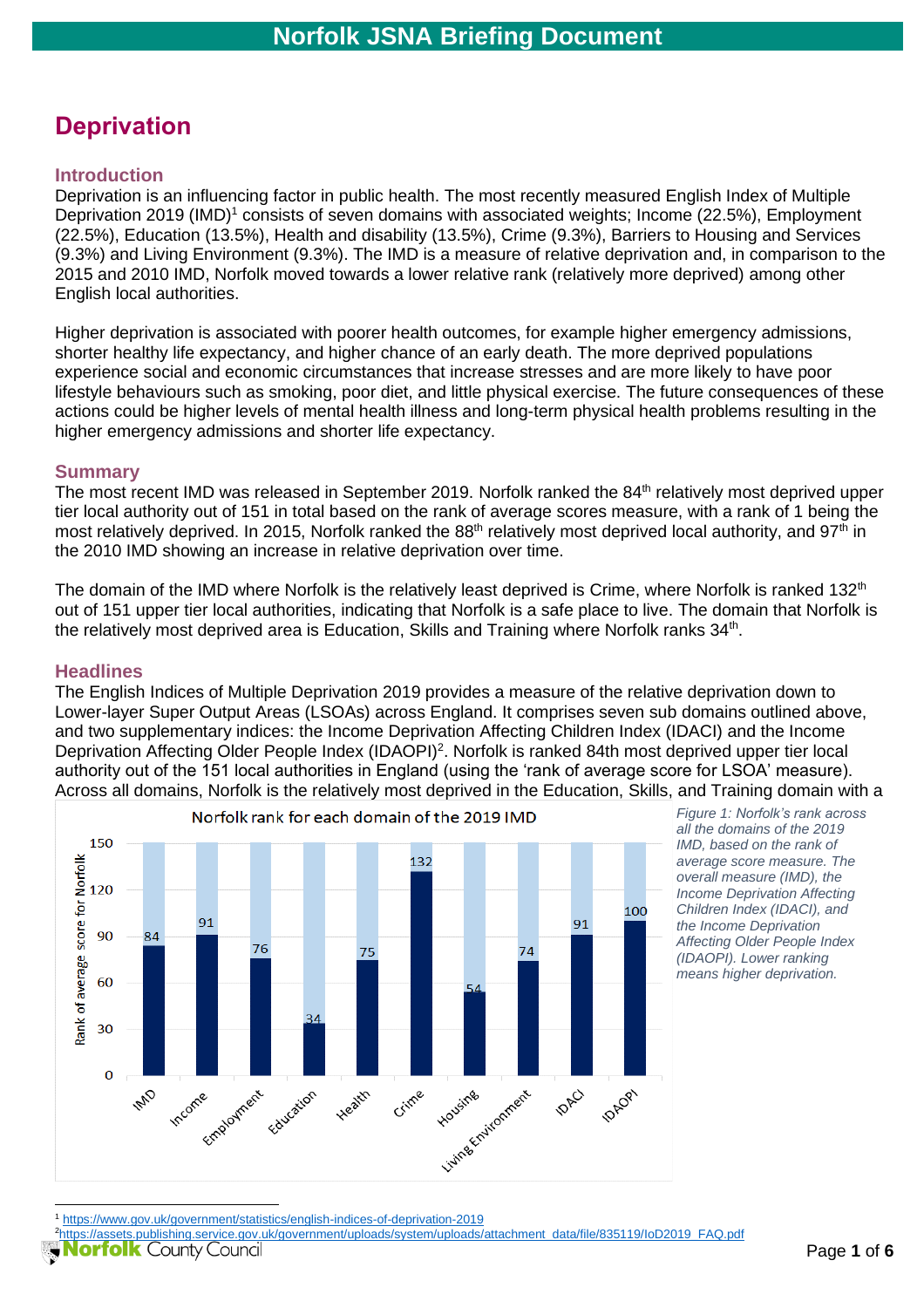rank of 34, and the Barriers to Housing and Services domain with a rank of 54. Norfolk is the least relatively deprived in the Crime and Income Deprivation Affecting Older People domains with ranks of 132 and 100 respectively (Figure 1).

Norfolk has become relatively more deprived in seven of the ten domains of the IMD, including the overall measure, and has become relatively less deprived in 3 domains (Education, Housing, and IDAOPI) (Figure 2).



Between 2015 and 2019, Norfolk decreased the most ranks and become relatively more deprived in the Health and Crime domains and made the biggest positive change to become relatively less deprived in the Housing domain.

In Norfolk, 7.4% of LSOAs are within the relatively most deprived 10% nationally, while 5.2% are within the relatively least deprived areas nationally. Within Norfolk, 38% of LSOAs in Great Yarmouth and 40% of LSOAs within Norwich fall within the 20% most deprived areas across England. In contrast, Broadland and South Norfolk have no LSOAs that fall within the 20% most deprived areas (Figure 3). This indicates that as with previous years, Norwich and Great Yarmouth districts remain some of the relatively most deprived areas in the county, while South Norfolk and Broadland some of the most affluent.



When using the overall measure of IMD rankings, Norfolk districts have become relatively more deprived between 2015 and 2019 with the exception of Breckland and Norwich. Breckland has not changed ranking position between the 2015 and 2019, while Norwich has increased five rank positions becoming relatively less deprived since 2015. Although relatively less deprived than other areas in Norfolk, Broadland decreased 16 rank positions becoming relatively more deprived over time, although it still has no LSOA areas in the 20% most deprived areas nationally.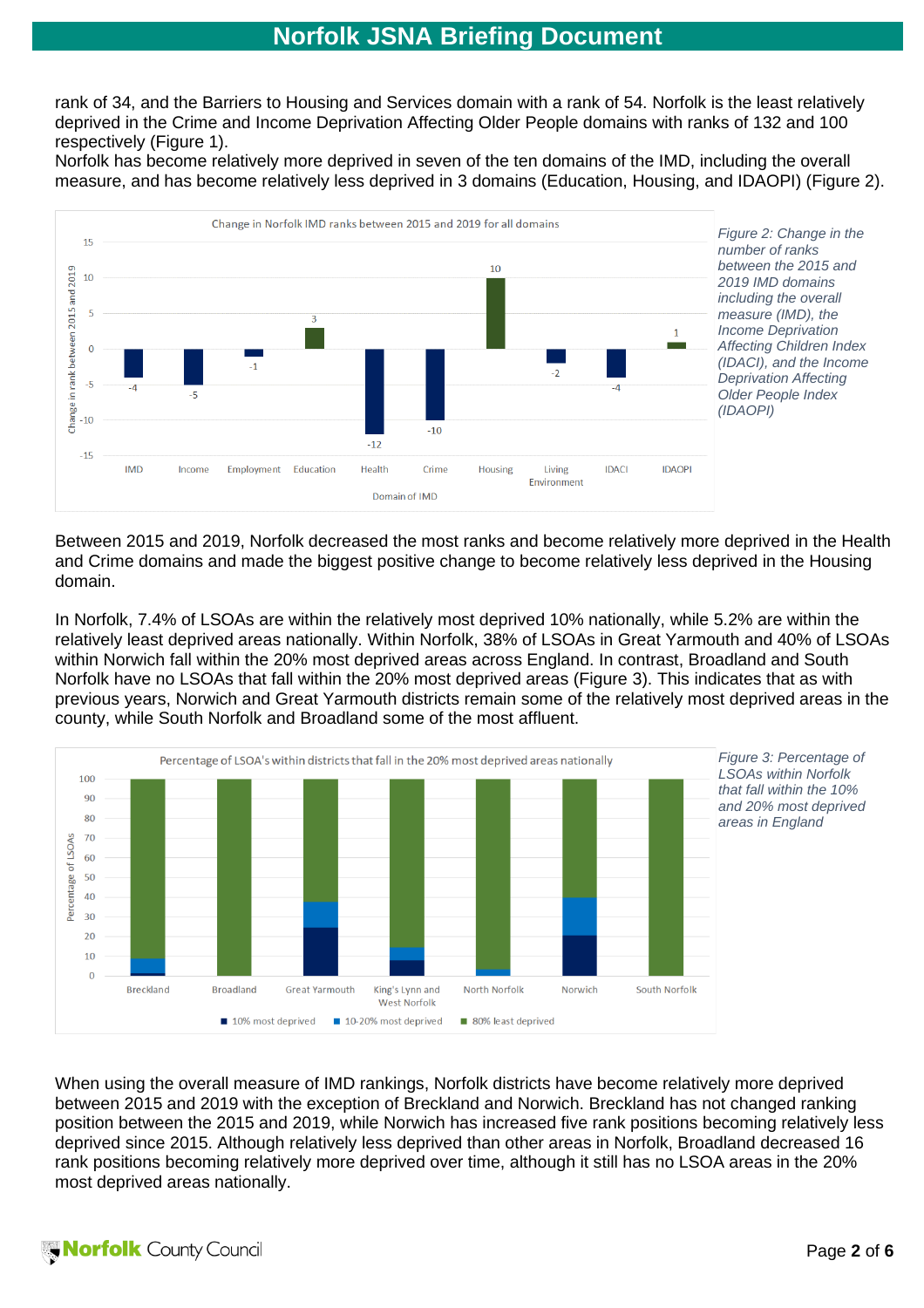The statistical release for the IMD 2019 discusses the changes between the IMD 2015 and 2019 nationally<sup>3</sup>. Within Norfolk, there are currently 538 LSOAs. When comparing these LSOAs between the 2015 and 2019 IMD deciles, 95 (17.66%) moved to a relatively less deprived decile, and 97 (18.03%) moved to a relatively more deprived decile. 346 (64.31%) of LSOAs in Norfolk remained within the same IMD decile. No LSOA moved more than 2 deciles between the two IMD releases for the overall measure of deprivation (Figure 4). 2015 decile

|        |              |     | <b>ZUTO GEVILE</b> |                |                |                |                  |              |                |              |              |                |  |
|--------|--------------|-----|--------------------|----------------|----------------|----------------|------------------|--------------|----------------|--------------|--------------|----------------|--|
|        |              |     |                    | $\mathbf{2}$   | 3              | 4              | 5                | 6            |                | 8            | 9            | 10             |  |
|        |              | 40  | 38                 | $\overline{2}$ | $\mathbf{0}$   | $\mathbf 0$    | 0                | $\mathbf{0}$ | $\mathbf 0$    | 0            | 0            | $\mathbf 0$    |  |
|        | $\mathbf{2}$ | 38  | 3                  | 27             | 8              | $\mathbf{0}$   | $\boldsymbol{0}$ | $\mathbf{0}$ | $\mathbf 0$    | 0            | $\theta$     | 0              |  |
|        | 3            | 49  | $\mathbf 0$        | 5              | 30             | 14             | $\mathbf{0}$     | $\mathbf{0}$ | $\mathbf{0}$   | 0            | $\mathbf{0}$ | $\mathbf 0$    |  |
|        | 4            | 71  | $\mathbf 0$        | $\mathbf 0$    | 8              | 47             | 16               | $\mathbf{0}$ | $\mathbf{0}$   | 0            | $\mathbf{0}$ | $\mathbf 0$    |  |
| 2019   | 5            | 84  | 0                  | $\theta$       | $\theta$       | 17             | 49               | 16           | $\overline{2}$ | $\mathbf{0}$ | $\mathbf{0}$ | $\mathbf 0$    |  |
| decile | 6            | 86  | 0                  | $\mathbf{0}$   | $\theta$       | $\mathbf{0}$   | 17               | 53           | 15             |              | $\mathbf{0}$ | $\overline{0}$ |  |
|        |              | 57  | $\mathbf 0$        | $\mathbf{0}$   | $\mathbf{0}$   | $\mathbf{0}$   | 1                | 17           | 29             | 10           | $\mathbf{0}$ | 0              |  |
|        | 8            | 46  | $\mathbf{0}$       | $\mathbf{0}$   | $\mathbf{0}$   | $\Omega$       | $\mathbf{0}$     | $\mathbf{0}$ | 11             | 27           | 8            | 0              |  |
|        | 9            | 39  | $\mathbf{0}$       | $\mathbf{0}$   | $\overline{0}$ | $\theta$       | $\mathbf{0}$     | $\mathbf{0}$ | $\mathbf 0$    | 10           | 24           | 5              |  |
|        | 10           | 28  | 0                  | $\theta$       | $\overline{0}$ | $\overline{0}$ | $\mathbf{0}$     | $\mathbf 0$  | $\mathbf 0$    | 4            | 5            | 22             |  |
|        |              | 538 | 41                 | 34             | 46             | 78             | 83               | 86           | 57             | 49           | 37           | 27             |  |

*Figure 4: Cross tabulation showing the relative change of LSOAs within Norfolk between the 2015 and 2019 IMD deciles. Movement up from the blue line indicates a change into a relatively more deprived decile. Movement down from the blue line represents a movement to a relatively less deprived decile between 2015 and 2019.*

Figure 5 shows a map of Norfolk indicating which LSOAs have changed decile to a relatively more or less deprived decile between the 2015 and 2019 IMD releases. Changes have occurred across the county and have not been localised to one area, although there has been little change around Kings Lynn.



*Figure 5: Map of Norfolk indicating LSOAs that have changed between relatively more and relatively less deprived deciles between 2015 and 2019.*

<sup>3</sup>[https://assets.publishing.service.gov.uk/government/uploads/system/uploads/attachment\\_data/file/835115/IoD2019\\_Statistical\\_Release.pdf](https://assets.publishing.service.gov.uk/government/uploads/system/uploads/attachment_data/file/835115/IoD2019_Statistical_Release.pdf)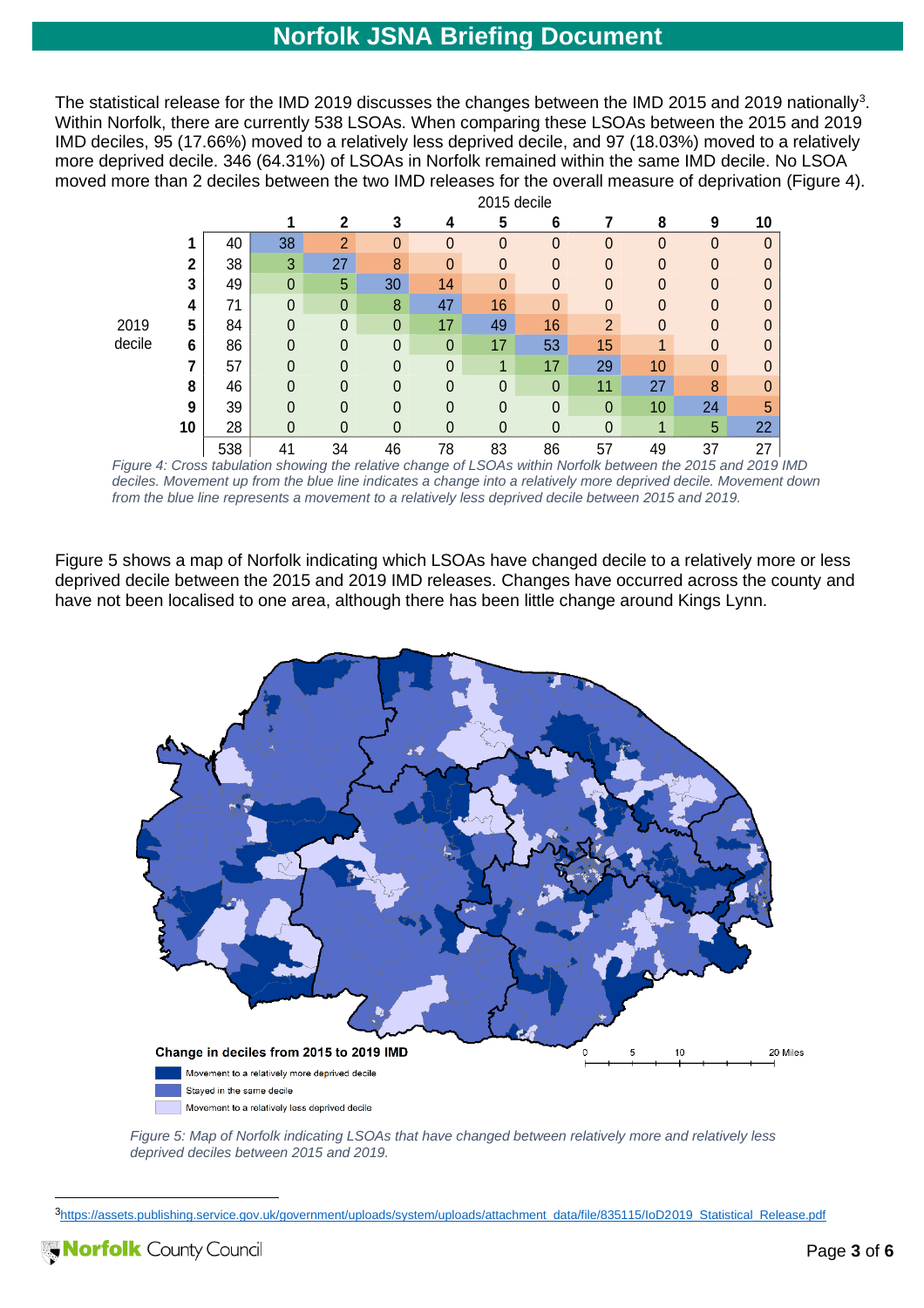### **Influences on Health and Wellbeing**

High levels of deprivation are negatively associated with many outcomes such as life expectancy, educational attainment, wellbeing, and physical and mental health. Socio-economically disadvantaged children have poorer mental health outcomes, and children and adolescents from these disadvantaged backgrounds were two to three times more likely to develop mental health problems<sup>4</sup>. The Income and Employment deprivation domains have the highest weightings within the overall IMD calculation (22.5%) reflecting their importance to deprivation. Poverty in particular has negative consequences for children who have poorer educational and health outcomes over the course of their life<sup>5</sup>. In adults, deprivation is associated with higher rates of obesity, Type 2 diabetes, cardiovascular disease, most cancers and respiratory disease, as well as common mental health disorders.

#### **Social, environmental, population context**

There are estimated to be around 135,000 people living in the nationally most deprived 20% of LSOAs, around 15% of the Norfolk population based on the 2018 mid-year Office of National Statistics estimates<sup>6</sup> (Figure 6).



These are largely centred around the urban areas such as Norwich, Great Yarmouth, and King's Lynn, as well as some market towns such as Thetford, Dereham, and Watton despite there being less deprived areas just outside the market towns (Figure 7). In comparison, around 117,000 (13%) of the Norfolk population reside in the 20% relatively least deprived LSOAs. These areas are centred in South Norfolk and outside Norwich City in Broadland.

<sup>5</sup> Wickham S, Anwar E, Barr B, et al. Poverty and child health in the UK: using evidence for action *Archives of Disease in Childhood* 2016;**101:**759-766.<https://adc.bmj.com/content/101/8/759>

<sup>6</sup>[https://www.ons.gov.uk/peoplepopulationandcommunity/populationandmigration/populationestimates/datasets/lowersuperoutputareamidyearpopulation](https://www.ons.gov.uk/peoplepopulationandcommunity/populationandmigration/populationestimates/datasets/lowersuperoutputareamidyearpopulationestimates) [estimates](https://www.ons.gov.uk/peoplepopulationandcommunity/populationandmigration/populationestimates/datasets/lowersuperoutputareamidyearpopulationestimates)



<sup>4</sup> Reiss, F. (2013). Socioeconomic inequalities and mental health problems in children and adolescents: a systematic review. *Social science & medicine*, *90*, 24-31.<https://doi.org/10.1016/j.socscimed.2013.04.026>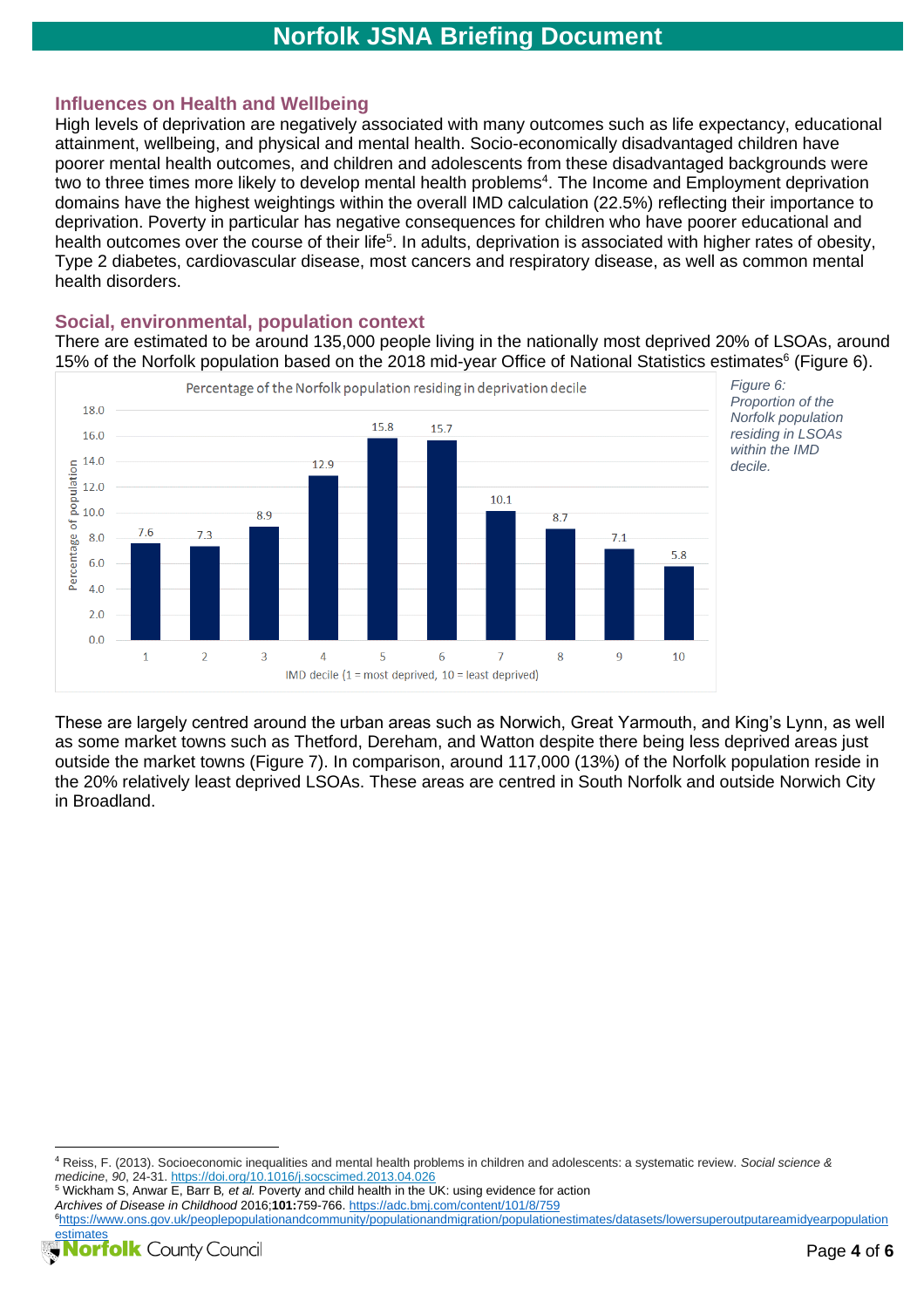

*Figure 7: Map of Norfolk indicating the IMD 2019 quintile of an LSOA. Darker colours represent a relatively more deprived area*

Figure 8 reports the lower tier district ranks for Norfolk for the overall IMD, the seven domains that make the overall score, and the two sub-domains. The colour gradient represents the national position of the district within the domain ranging from a rank of 1 (red, representing the relatively most deprived), through yellow, to green (a rank of 317, representing the relatively least deprived). The figure highlights that across all the domains, Great Yarmouth and Norwich are the most deprived districts, while across the county, Education is the relatively most deprived domain. This is particularly the case with Great Yarmouth which is the second most deprived lower tier local authority for Education, Skills and Training in England. In relation to the Crime domain, Broadland is the 11<sup>th</sup> least deprived district nationally, while North Norfolk is the 15<sup>th</sup> least deprived, out of the current 317 districts.

| <b>District</b>                    | <b>IMD</b> | <b>Income</b> | <b>Employment Education</b> |     | <b>Health</b> | <b>Crime</b> | Housing | Living<br><b>Environment</b> | <b>IDACI</b> | <b>IDAOPI</b> |
|------------------------------------|------------|---------------|-----------------------------|-----|---------------|--------------|---------|------------------------------|--------------|---------------|
| <b>Breckland</b>                   | 142        | 182           | 163                         | 35  | 138           | 250          | 64      | 167                          | 184          | 187           |
| <b>Broadland</b>                   | 264        | 261           | 220                         | 210 | 221           | 307          | 153     | 208                          | 278          | 258           |
| <b>Great Yarmouth</b>              | 20         | 32            | 12                          |     | 51            | 115          | 173     | 96                           | 23           | 69            |
| <b>Kings Lynn and West Norfolk</b> | 94         | 134           | 102                         | 33  | 67            | 268          | 67      | 100                          | 134          | 142           |
| <b>North Norfolk</b>               | 127        | 169           | 129                         | 118 | 133           | 303          | 18      | 47                           | 171          | 193           |
| <b>Norwich</b>                     | 52         | 52            | 72                          | 27  | 35            | 80           | 287     | 138                          | 31           | 41            |
| <b>South Norfolk</b>               | 235        | 240           | 225                         | 222 | 244           | 292          | 78      | 122                          | 256          | 240           |

*Figure 8: Table showing ranks of Norfolk districts for all measures included in the IMD 2019. Colours represent position in the national rankings ranging from 1 to 317. A rank of 1 (red) is relatively the most deprived lower tier local authority, a rank of 317 (green) is relatively the least deprived lower tier local authority. IMD – overall measure of the Index of Multiple Deprivation, IDACI – Income Deprivation Affecting Children Index, IDAOPI – Income Deprivation Affecting Older People Index.*

### **Current services, local plans and strategies**

Norfolk has developed a strategy in order to focus how rural Norfolk needs to develop over the coming years. The Norfolk Rural Development Strategy 2013-2020<sup>7</sup> highlights that deprivation statistics are poor at accurately reflecting deprivation in rural areas, as deprived and affluent areas live in close proximity. Part of the strategy aims at reducing rural deprivation particularly around housing and identifies opportunities for

Relatively least deprived national quintile

<sup>7</sup> https://www.norfolk.gov.uk/-/media/norfolk/downloads/what-we-do-and-how-we-work/policy-performance-and-partnerships/policies-andstrategies/business/norfolk-rural-development-strategy-2013-20.pdf